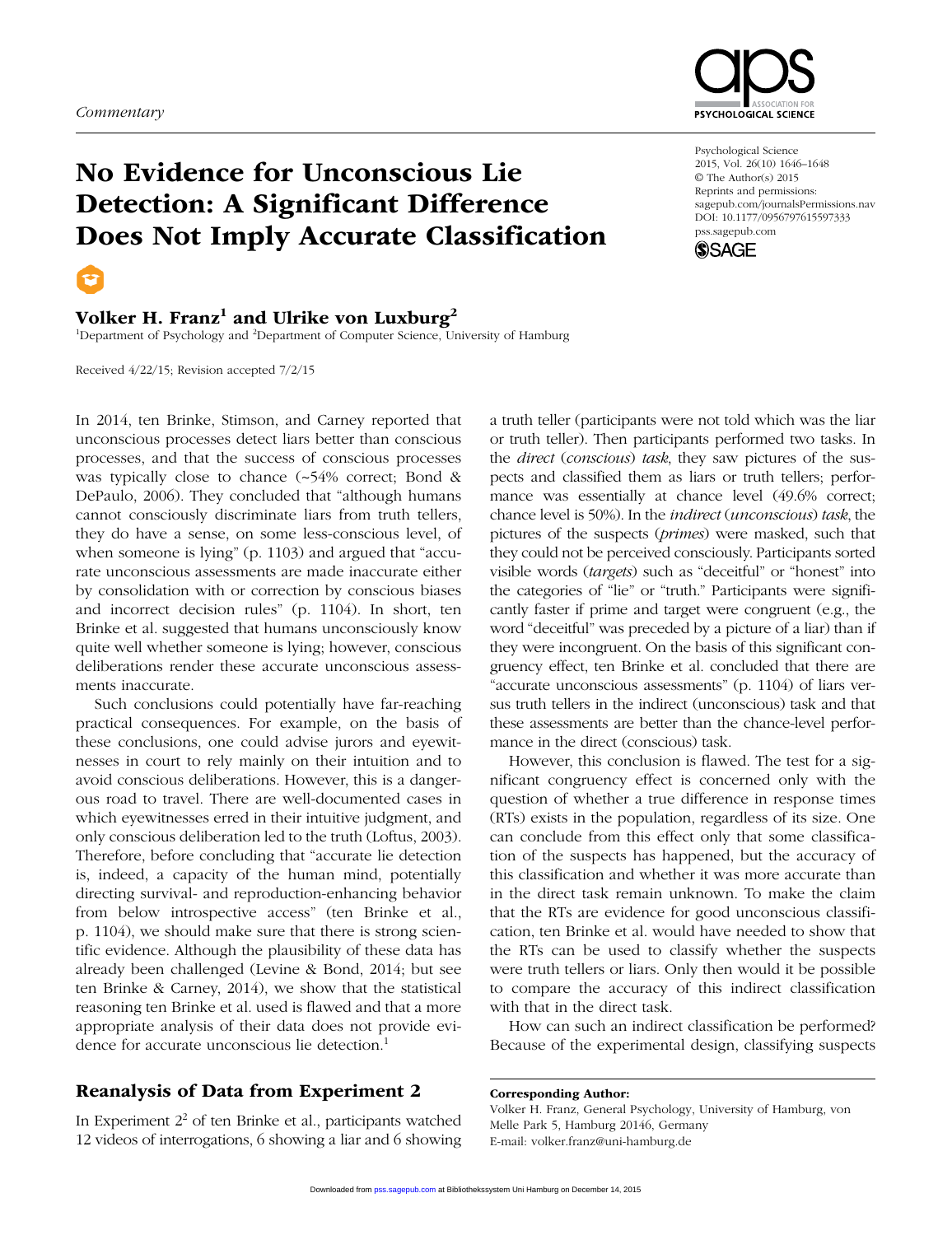as truth tellers or liars is equivalent to classifying trials as congruent or incongruent (e.g., if a trial is classified as congruent and the visible target was deceitful, then the suspect is classified as liar). Because ten Brinke et al. argued that the congruency effect is evidence for accurate unconscious classification (fast RTs in congruent trials, slow RTs in incongruent trials), all one needs to do is find an appropriate threshold *t* and classify all trials with RTs smaller than *t* as congruent and trials with RTs larger than *t* as incongruent.

We performed this classification on ten Brinke et al.'s data using three different methods of calculating a threshold. First, under the assumption that RTs follow normal or log-normal distributions (Ulrich & Miller, 1993), the threshold that leads to the best expected accuracy in a design with an equal number of congruent and incongruent trials is the median of the RTs (e.g., MacKay, 2003; p. 190). Therefore, we classified the trials using withinparticipant median RT, computed the accuracy over all trials of the participant, and averaged the accuracies across participants. This resulted in an average accuracy of 50.6% (*SD* = 2.65).

Second, to avoid assumptions about the RT distributions, we selected a threshold according to the standard procedures of machine learning (Shalev-Shwartz & Ben-David, 2014): We randomly split the trials of each participant into equal-sized training and test sets (we reached similar results when we used other split sizes). On the training set, we determined the threshold that led to the best accuracy and used it to classify the test set. We repeated this procedure 10 times with different random splits of the data for each participant. This led to an average accuracy of 49.5% (*SD* = 2.60).

Third, to construct an overly optimistic upper bound (i.e., the highest accuracy that possibly could be achieved for the given data), we evaluated the accuracy of all possible thresholds over all trials of each participant, determined the best result, and averaged the obtained accuracies across participants. This resulted in an accuracy level of 53.7%  $(SD = 1.99)$ , which means that for these data, no possible classifier exists with an accuracy larger than 54%—the very number that was interpreted as "detection incompetence" by ten Brinke et al. (p. 1098). In short, the classification accuracy in the indirect task is just as poor as in the direct task and for all practical purposes can be considered as being at chance level. There is no evidence for accurate unconscious assessments.

Although this result seems clear and consistent, one might ask whether it is fair to assess indirect classification performance with RTs from single trials. One might argue that it would be better to average the RTs of multiple trials, thereby reducing measurement error and possibly improving accuracy. It is known from machine learning that such procedures can under certain conditions improve accuracy (e.g., Bühlmann, 2004). We tested this idea following two methods: First, for each participant, we averaged all trials related to each suspect, classified these averages using the median across all suspects as the threshold, and averaged the accuracies over all participants. This resulted in an accuracy level of  $51.9\%$  ( $SD = 16.30$ ). Second, we averaged the RTs related to each suspect across all trials and all participants, thereby including all available information for the classification. This resulted in an accuracy level of 50.0%. In short, even if we combined RTs from multiple trials and multiple participants, there is no evidence for better accuracy in the indirect task than in the direct task.

To understand why a significant difference does not indicate accurate classification, consider an intuitive example. Suppose one tried to classify individual adults as female versus male on the basis of their weights. The weight distributions for the two genders overlap a lot, so performance would be poor. $3$  On the other hand, if one performed a standard *significance test*, one would form two groups of same-gender adults and compare their mean weights. If the groups were large enough, one could easily obtain a significant difference. This shows how a significant difference can coexist with essentially chance-level classification accuracy and that good classification accuracy of the individual adults cannot be inferred from the fact that the group means are significantly different. Good classification requires more: a clear separation of the female and male weight distributions at the level of the individual adults (or, in the ten Brinke et al. study, the RT distributions at the level of the individual suspects). We have shown that—no matter how we aggregated the individual trials from ten Brinke et al.—the RT distributions of liars and truth tellers always overlapped so heavily that no good classification could be obtained.

## Conclusion

The data of ten Brinke et al. do not provide any evidence for accurate unconscious lie detection. A significant difference in the indirect task does not indicate accurate unconscious classification. For a meaningful comparison of the classification accuracies in the indirect and direct tasks, both tasks have to measure just that: classification accuracy. We thank ten Brinke et al. for making their data available (Eich, 2014). Such public access to data allows for a rapid self-correction of science without going through lengthy replication attempts first—which, even if successful, can easily take years (Ioannidis, 2012).